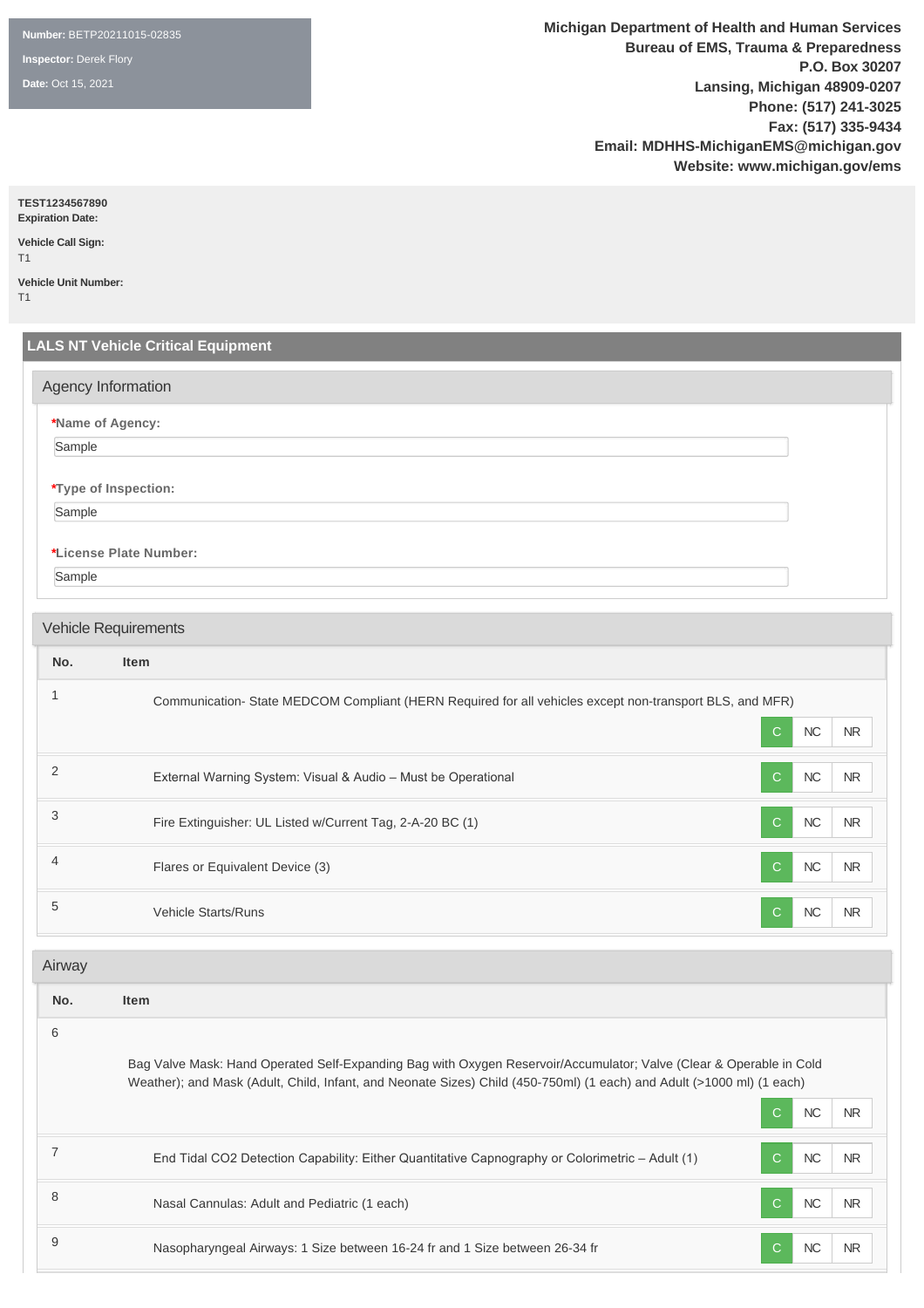| 10  | Non-Rebreather Masks: Adult, Child, and Infant (1 each)                                                                                                                                                       | $\mathsf{C}$ | <b>NC</b> | <b>NR</b>  |
|-----|---------------------------------------------------------------------------------------------------------------------------------------------------------------------------------------------------------------|--------------|-----------|------------|
| 11  | Oropharyngeal Airway: 0-1, 2-3, 4-5 (1 each)                                                                                                                                                                  | C            | $NC$      | <b>NR</b>  |
| 12  | Oxygen Portable with Regulator Capable of 15 lpm, and Supplies                                                                                                                                                | $\mathsf{C}$ | $NC$      | <b>NR</b>  |
| 13  | Pulse Oximeter with Pediatric & Adult Capability (1)                                                                                                                                                          | $\mathsf{C}$ | $NC$      | <b>NR</b>  |
| 14  | Suction Portable (Can be manually powered)                                                                                                                                                                    | C            | $NC$      | <b>NR</b>  |
| 15  | Suction Tubing: Wide-Bore Tubing, Rigid Pharyngeal Curved Suction Tip and Tonsil and Flexible Suction Catheters 6F-16F (1<br>between 6F-10F and 1 between 12F-16F). 1 set for each mechanical suction device. |              |           |            |
|     |                                                                                                                                                                                                               | C            | $NC$      | <b>NR</b>  |
| 16  | Supraglottic (Combitube, King, I-Gel) (1 of Each Adult Size Required)                                                                                                                                         | $\mathbf C$  | NC        | $\sf NR$   |
| 17  | Tube Holder (1)                                                                                                                                                                                               | C            | NC        | ${\sf NR}$ |
|     | Trauma - Bandaging                                                                                                                                                                                            |              |           |            |
| No. | <b>Item</b>                                                                                                                                                                                                   |              |           |            |
| 18  | Arterial Tourniquet (commercial) (1)                                                                                                                                                                          | C            | NC        | NR.        |
| 19  | Bandages - Triangular (4)                                                                                                                                                                                     | $\mathsf{C}$ | $NC$      | <b>NR</b>  |
| 20  | Band-Aids (assortment)                                                                                                                                                                                        | $\mathsf{C}$ | NC        | NR         |
| 21  | Burn Sheets - Sterile (2)                                                                                                                                                                                     | С            | NC        | <b>NR</b>  |
| 22  | Dressing: Large Sterile Trauma (1)                                                                                                                                                                            | $\mathsf{C}$ | NC        | NR         |
| 23  | Dressing - Occlusive: Sterile (aluminum foil, saturated gauze, etc.) (1)                                                                                                                                      | C            | $NC$      | <b>NR</b>  |
| 24  | Gauze Bandages: Rolled (6)                                                                                                                                                                                    | C            | $NC$      | <b>NR</b>  |
| 25  | Gauze Pads - 4" x 4" Sterile (12)                                                                                                                                                                             | C            | $NC$      | $\sf NR$   |
| 26  | Scissors - Bandage/Trauma (1 pair)                                                                                                                                                                            | C            | NC        | NR         |
| 27  | Tape: Hypoallergenic (1 roll)                                                                                                                                                                                 | C            | NC        | <b>NR</b>  |
|     | Trauma - Splinting                                                                                                                                                                                            |              |           |            |
| No. | Item                                                                                                                                                                                                          |              |           |            |
| 28  | Cervical Immobilizers: Infant, Child, Adult (2 each)                                                                                                                                                          | $\mathsf{C}$ | $NC$      | <b>NR</b>  |
| 29  | Head Immobilization Device (1) - Firm Padding or Commercial Device                                                                                                                                            | C            | $NC$      | NR.        |
| 30  | Long Spine Immobilization Device (1) - Rigid Support                                                                                                                                                          | C            | NC        | NR.        |
| 31  | Short Spine Immobilization Device (1) - Rigid Support                                                                                                                                                         | C            | $NC$      | <b>NR</b>  |
| 32  | Rigid Splints - Short, Medium, and Long (Long must be at least 36 Inches each) (2 each)                                                                                                                       | C            | NC        | <b>NR</b>  |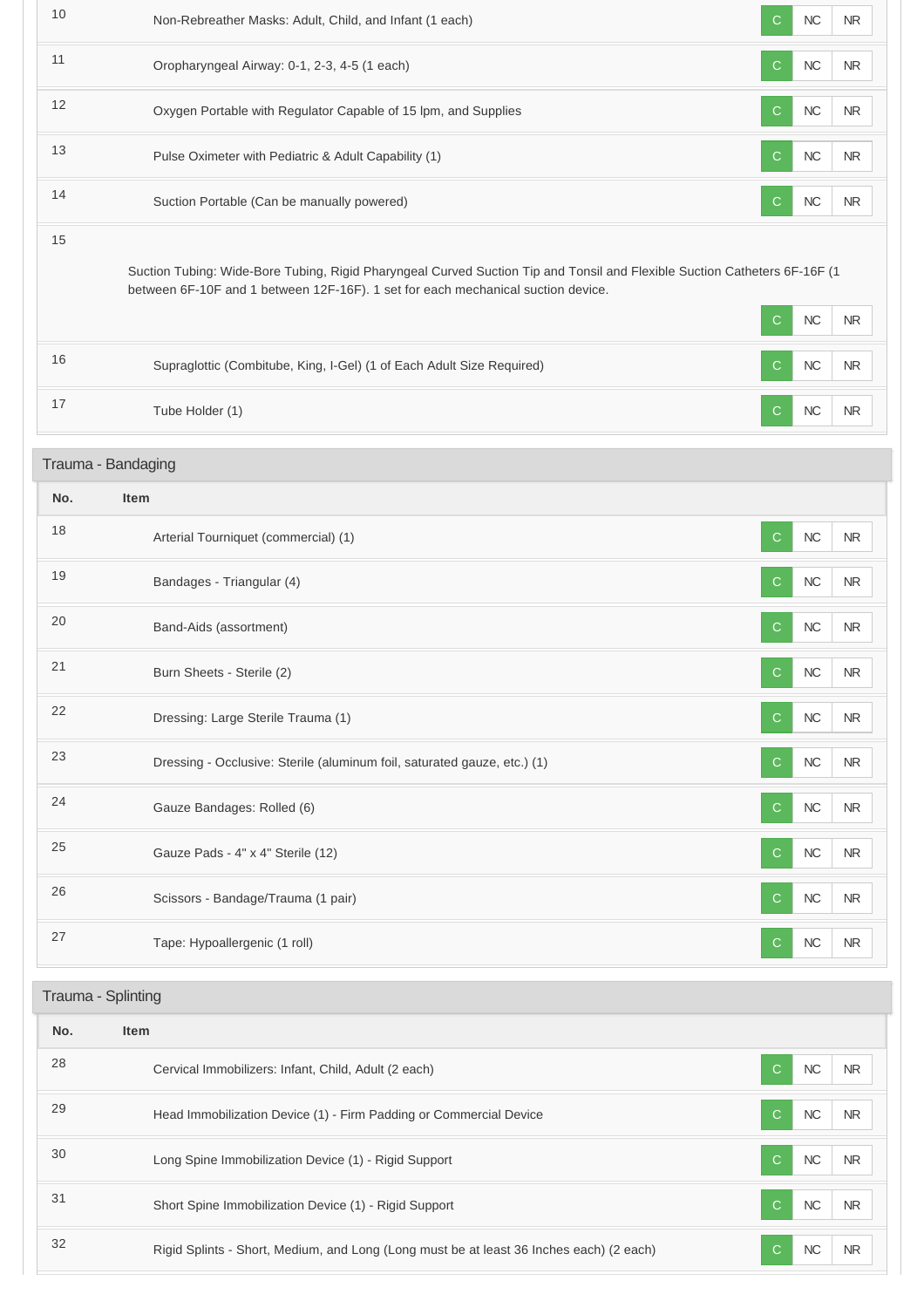| 33           | Traction Splinting Device (1)                                                                     | C            | NC         | <b>NR</b>  |
|--------------|---------------------------------------------------------------------------------------------------|--------------|------------|------------|
|              | <b>IV Requirements</b>                                                                            |              |            |            |
| No.          | Item                                                                                              |              |            |            |
| 34           | Alcohol Wipes (12)                                                                                | $\mathsf{C}$ | <b>NC</b>  | <b>NR</b>  |
| 35           | Extension Set (2)                                                                                 | $\mathbf C$  | $NC$       | $\sf NR$   |
| 36           | <b>Filter Needles</b>                                                                             | C            | <b>NC</b>  | $\sf NR$   |
| 37           | IM Needles - Sizes Suitable for Pediatric and Adult Patients                                      | C            | $NC$       | <b>NR</b>  |
| 38           | Injection Supplies - Sizes Suitable for Pediatrics and Adults                                     | $\mathsf{C}$ | NC         | NR         |
| 39           | IO Supplies: Adult and Pediatric (1 each)                                                         | C            | $NC$       | $\sf NR$   |
| 40           | IV Solution and Supplies Secured                                                                  | C            | $NC$       | $\sf NR$   |
| 41           | IV Administration Set: Macro Drip (4)                                                             | C.           | NC         | ${\sf NR}$ |
| 42           | IV Catheters - Size 24-18 Gauge (Range of 4 Sizes with at least 1 Smaller than 20 Gauge) (4 each) | C            | $NC$       | <b>NR</b>  |
| 43           | IV Fluids: 3 Liters of Crystalloid Solution                                                       | $\mathsf{C}$ | ${\sf NC}$ | ${\sf NR}$ |
|              | *IV Fluids Filled by:                                                                             |              |            |            |
| C            | C Wholesale<br>Hospital                                                                           |              |            |            |
|              | *Hospital or Wholesaler Name:                                                                     |              |            |            |
| Sample       |                                                                                                   |              |            |            |
|              | *If Obtained through Wholesaler - Tracking Log?                                                   |              |            |            |
| Yes<br>G     | C No C Not Wholesale                                                                              |              |            |            |
|              |                                                                                                   |              |            |            |
|              | *First Expiration Date of Fluids:                                                                 |              |            |            |
| Sample       |                                                                                                   |              |            |            |
| 44           | Needles - Various Sizes                                                                           | C            | <b>NC</b>  | NR         |
| 45           | Tourniquets (2)                                                                                   | C.           | NC         | NR.        |
| Drug Package |                                                                                                   |              |            |            |
|              |                                                                                                   |              |            |            |
| No.          | Item                                                                                              |              |            |            |
| 46           | Atomizer (1)                                                                                      | C            | NC         | <b>NR</b>  |
| 47           | Drug Package in Climate Controlled Area                                                           | C            | $NC$       | $\sf NR$   |
| 48           | Drug Package Locked and Secured                                                                   | C            | <b>NC</b>  | <b>NR</b>  |
| 49           | Drug Package: Proof of Acquisition for additional Non-Sealed Medication through Hospital Pharmacy | C            | NC         | <b>NR</b>  |
| 50           | Drug Package Sealed                                                                               | $\mathsf{C}$ | ${\sf NC}$ | ${\sf NR}$ |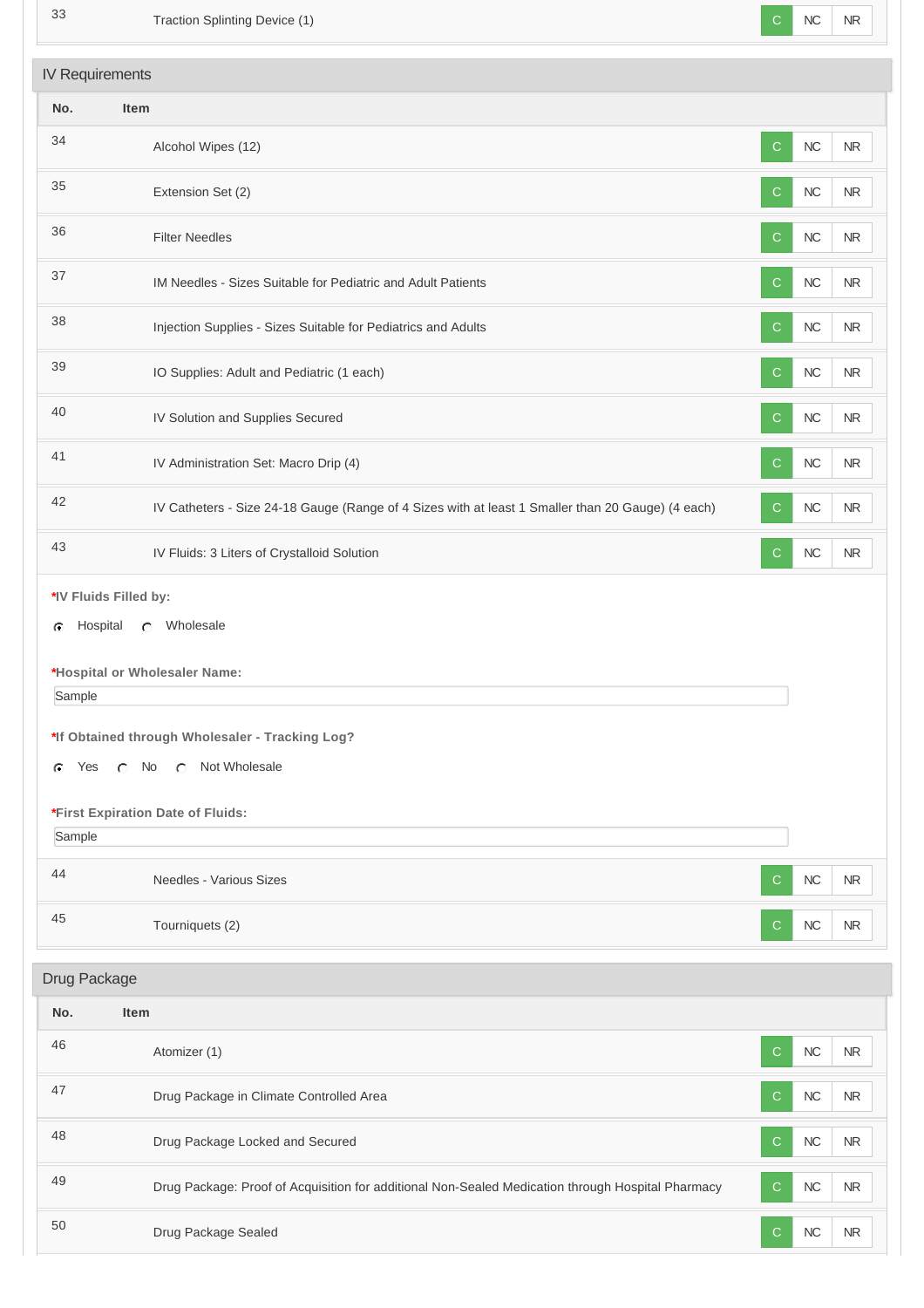**\*Hospital Filled By:** Sample **\*Date Filled:** Sample **\*Expiration Date:** Sample 51 Drug Package that is not Expired C NC NR 52 MI-MEDIC Cards and Length Based Pediatric Dosing Tape C NC NR NR 53 Nebulizer (1) and the set of the set of the set of the set of the set of the set of the set of the set of the set of the set of the set of the set of the set of the set of the set of the set of the set of the set of the 54 Syringes (1, 3, 5, 10, and 20 ML) - Multiple of each size C NC NR NR

# **No. Item** <sup>55</sup> Defibrillation Pads <sup>C</sup> NC NR 56 Means to Defibrillate Pediatric and Adult Patients. Per AHA adult pads can be used for pediatric patients. C NC NR Cardiac Monitor/Defibrillator

# Miscellaneous - PPE & Other

| No. | <b>Item</b>                                                                                                                                                                                |
|-----|--------------------------------------------------------------------------------------------------------------------------------------------------------------------------------------------|
| 57  | Alcohol-Based Hand Cleanser (Towlette, Spray, or Liquid) (1)<br><b>NC</b><br>$\mathsf{C}$<br><b>NR</b>                                                                                     |
| 58  | Disinfectant Cleaner for Bloodborne Pathogens EPA Registered (for vehicle cleaning) (1)<br>NC<br><b>NR</b><br>C                                                                            |
| 59  | NC<br>Documentation Tools (Pens, Tablet, Run Forms)<br><b>NR</b><br>C                                                                                                                      |
| 60  | NC<br><b>NR</b><br>Flashlight (1)<br>C                                                                                                                                                     |
| 61  | Gloves Non-Latex (1 Box or Pouch of Each Size)<br><b>NC</b><br>C<br><b>NR</b>                                                                                                              |
| 62  | NC<br>HEPA Respirator or N-95 Masks (One for each crew member)<br>C<br><b>NR</b>                                                                                                           |
| 63  | Personal Protection Equipment: Impervious Gown, Eye Protection (Full Peripheral Glasses, Goggles, or Face Shield), and Mask<br>(One for each caregiver)<br>NC<br>$\mathsf{C}$<br><b>NR</b> |
| 64  | Protocol Access for Pediatric and Adult Patient Care (hard copy or electronic)<br>NC<br><b>NR</b><br>C.                                                                                    |
| 65  | Reflective Safety Wear for each Crewmember<br>NC<br>C<br><b>NR</b>                                                                                                                         |
| 66  | NC<br>Sharps Container (Portable) (1)<br><b>NR</b><br>С                                                                                                                                    |
|     | Miscellaneous - Patient                                                                                                                                                                    |
| No. | <b>Item</b>                                                                                                                                                                                |
| 67  | Blankets (2) with 1 being a Thermal Absorbent Blanket, or Appropriate Heat-Reflective Material (adult size)                                                                                |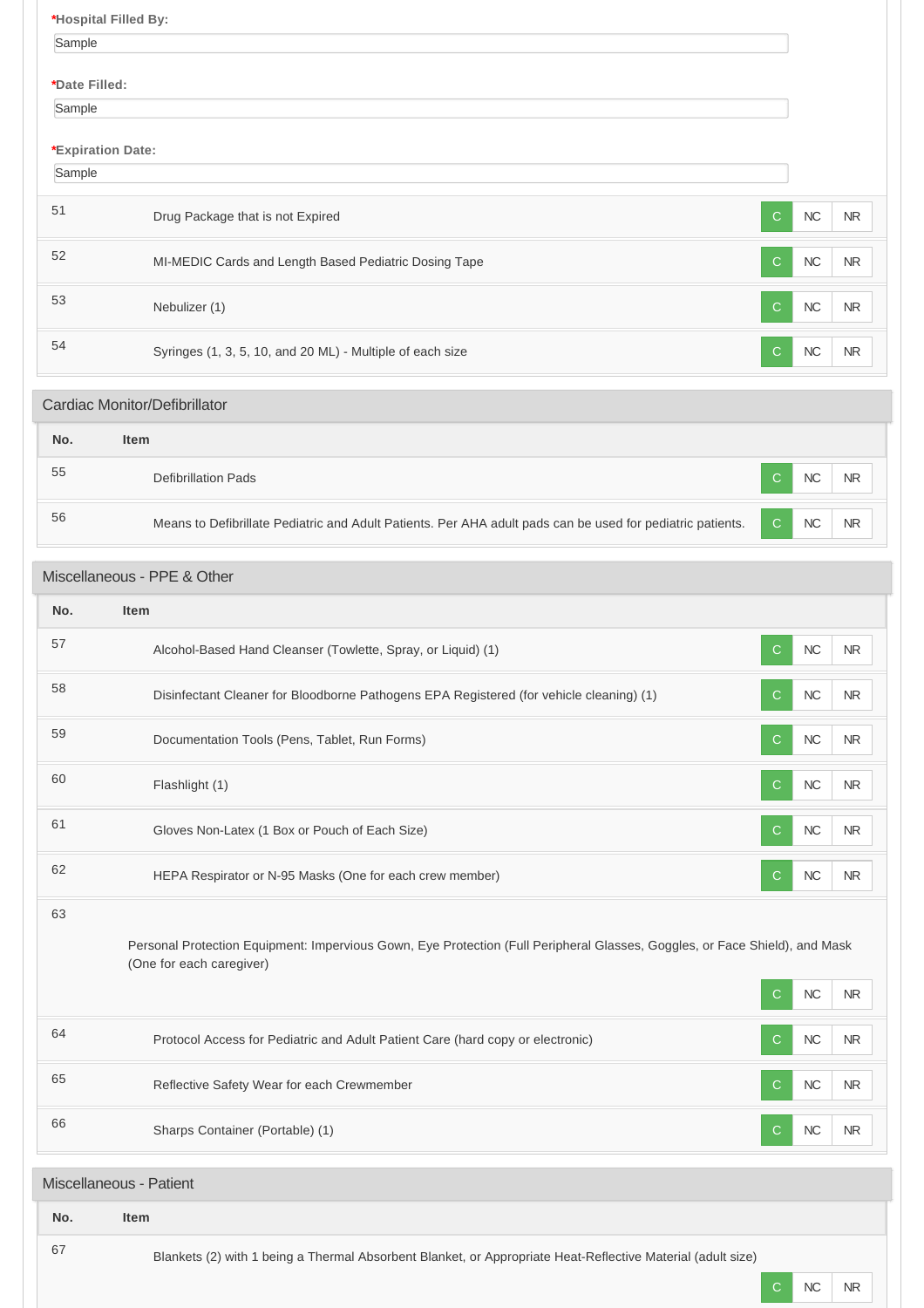| 68                                       | Blood Pressure Cuff and Sphygmomanometer : Infant, Child, Adult, and Large Adult (1 each)                                                             | NC<br>NR<br>С                     |  |  |
|------------------------------------------|-------------------------------------------------------------------------------------------------------------------------------------------------------|-----------------------------------|--|--|
| 69                                       | Bottled Sterile Water or Bottled Normal Saline 0.9% (NS) (1 liter)                                                                                    | $NC$<br>$\mathsf{C}$<br><b>NR</b> |  |  |
| 70                                       | Cold Packs (2)                                                                                                                                        | NC<br><b>NR</b><br>C              |  |  |
| 71                                       | Emesis Container (1)                                                                                                                                  | NC<br><b>NR</b><br>$\mathsf{C}$   |  |  |
| 72                                       | Glucometer or Blood Glucose Measuring Device with Reagent Strips                                                                                      | $NC$<br>NR<br>C                   |  |  |
| 73                                       | Heat Packs (2)                                                                                                                                        | $\mathsf{C}$<br>${\sf NC}$<br>NR  |  |  |
| 74                                       | Infant Thermal Cap (1)                                                                                                                                | $NC$<br>$\mathsf{C}$<br>NR        |  |  |
| 75                                       | OB Kit: Sterile Contents (1) - (4 x 4 Dressing, Sterile Scissors or other Cutting Utensil, Bulb Suction, Clamps for Cord, Sterile<br>Gloves, Blanket) | $NC$<br>$\mathsf{C}$<br>$\sf NR$  |  |  |
| 76                                       | Oral Glucose Solution (1)                                                                                                                             | NC<br>NR<br>$\mathsf{C}$          |  |  |
| 77                                       | Soft Restraints (May be cravats) (4)                                                                                                                  | $\mathsf{C}$<br><b>NC</b><br>NR.  |  |  |
| 78                                       | Stethoscope (1)                                                                                                                                       | NC<br>NR<br>$\mathsf{C}$          |  |  |
| 79                                       | Thermometer with Low Temperature Capability down to 86 Degrees (i.e. hypothermia) (1)                                                                 | NC<br>$\mathsf{C}$<br>NR          |  |  |
| 80                                       | Towels (Adequate size for padding) (2)                                                                                                                | <b>NC</b><br>$\mathsf{C}$<br>NR   |  |  |
|                                          | Miscellaneous - Other Health & Safety Concerns                                                                                                        |                                   |  |  |
| <b>Other Health and Safety Concerns:</b> |                                                                                                                                                       |                                   |  |  |

# **MCA Approved Equipment**

| <b>MCA Approved Critical Equipment</b> |                                                                                                                                                                      |                      |           |  |
|----------------------------------------|----------------------------------------------------------------------------------------------------------------------------------------------------------------------|----------------------|-----------|--|
| No.                                    | <b>Item</b>                                                                                                                                                          |                      |           |  |
| 81                                     | *12 Lead EKG                                                                                                                                                         | $NC$<br>$\mathsf{C}$ | <b>NR</b> |  |
| 82                                     | Cardiac Monitor that is Portable, Battery Operated and Operational. Includes Patient Cable, Electrodes, and ECG Paper. (Monitor<br>must be locked out into AED mode) |                      |           |  |
|                                        |                                                                                                                                                                      | $NC$<br>$\mathsf{C}$ | <b>NR</b> |  |
| *Type                                  |                                                                                                                                                                      |                      |           |  |
| Sample                                 |                                                                                                                                                                      |                      |           |  |
| *Serial Number                         |                                                                                                                                                                      |                      |           |  |
| Sample                                 |                                                                                                                                                                      |                      |           |  |
| 83                                     | CPAP/BIPAP(1)                                                                                                                                                        | $NC$<br>$\mathsf{C}$ | <b>NR</b> |  |
| 84                                     | Hemostatic Agent, FDA and MCA Approved (1)                                                                                                                           | $NC$<br>$\mathsf{C}$ | <b>NR</b> |  |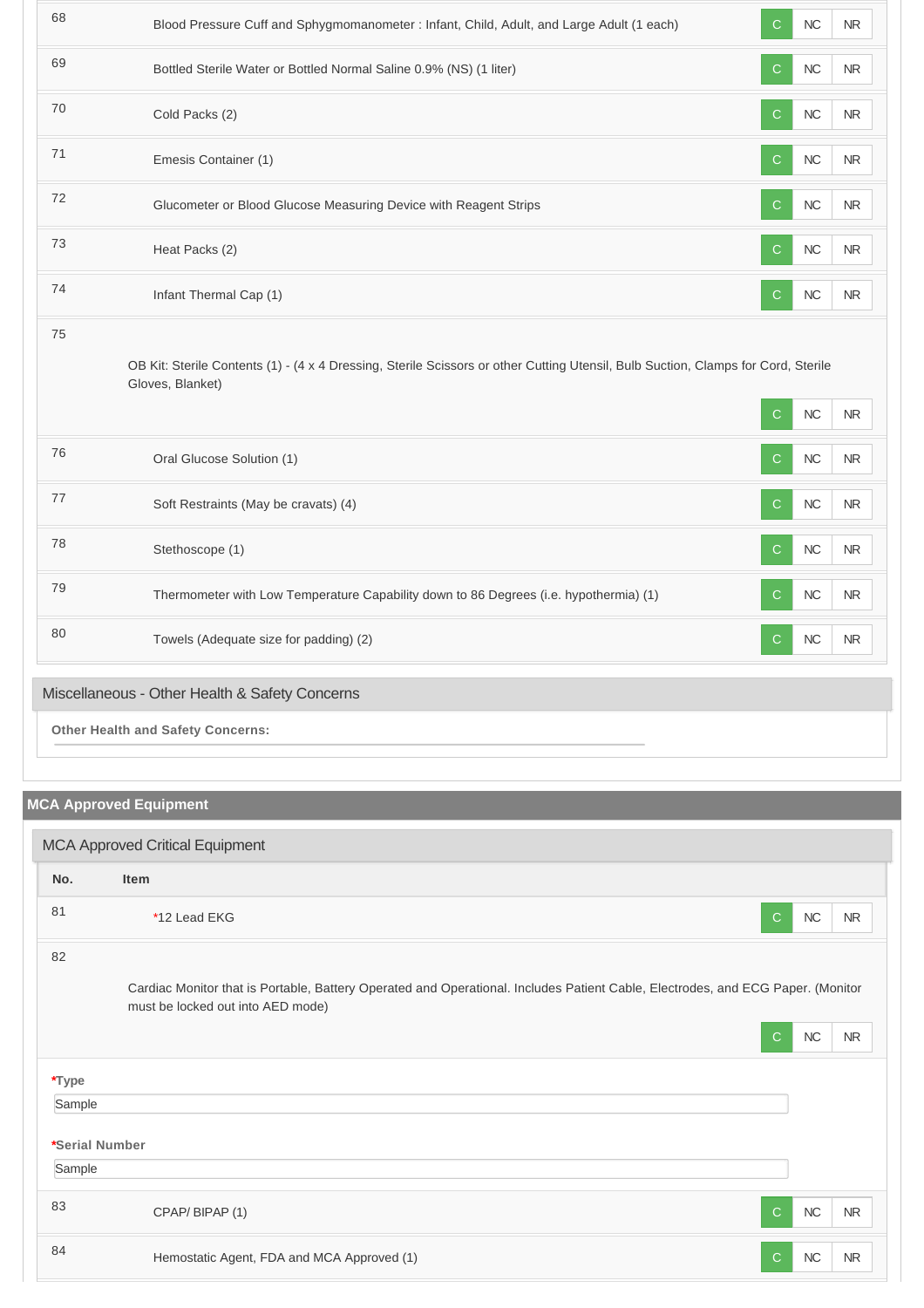85 Impedance Threshold Device (1) C NC NR 86 Pelvic Binder (Commercially Approved FDA Device) (1) C NC NR

# **Instructions and Signature**

### **Instructions**

The findings from this inspection will be submitted to the Michigan Department of Health and Human Services (MDHHS) to determine compliance with requirements for licensure. This inspection form does not indicate licensure status. The MDHHS upon determination of compliance with applicable statutory and regulatory requirements and standards, will issue the license in accordance with Part 209 of the Public Health Code (PA368 of 1978), as amended.

Items on this inspection form checked "NC" indicates that the item was not clean, was missing, or non-functional at the time of this inspection, causing MDHHS to consider each applicable vehicle to be in violation of Part 209 of the Public Health Code (PA 368 of 1978), as amended. Non-sterile items must be clean and functional. Sterile items must be intact in their package, usable, integrity of package must not be compromised, and must not be expired.

### **Instructions for Required Corrections**

# **Non-Compliant (NC)**

- If MDHHS makes the determination that a vehicle is non-compliant with equipment items, the agency has 24 hours to bring the vehicle into compliance. If the life support vehicle is not brought into compliance within that time period, the vehicle will be taken out of service. The life support agency shall demonstrate to the department, in writing, when the vehicle has been brought into compliance. A re-inspection may occur after the vehicle corrections are made within 15 days of notification.
- If a life support vehicle remains out of compliance for more than 15 calendar days from the date of inspection, then the vehicle license shall be automatically revoked.

#### **Other Licensure Issues**

- MDHHS may order a life support vehicle out of immediate service if it determines that the health, safety, and welfare of a patient may be in jeopardy due to non-compliance with equipment items, defective and non-functional equipment, or other applicable reasons. A notice of such action shall be issued to the life support agency by MDHHS based upon the deficiencies identified in the inspection report.
- A life support agency may immediately address potential violations during the inspection. The inspection report will reflect the action taken and MDHHS will consider that the indicator was met.

#### **Documentation of completed corrections may be faxed or emailed to MDHHS**

**Email: FloryD@michigan.gov**

**Fax: 517-335-9434**

#### **Signature**

I, the undersigned representative of the above service, acknowledge receipt of a copy of this inspection report, supplemental notes and corrective action statement (if applicable). I am aware of the deficiencies listed (if any) and understand that failure to correct the deficiencies within the established time frames will subject the service to administrative action and penalties as outlined in Sections 201 and 209 of the Michigan Public Health Code and the Administrative Rules thereunder.

I, the undersigned MDHHS representative, acknowledge that I have conducted a full inspection of this vehicle in accordance with the equipment requirements set forth above and that all statements I have made on this inspection report are true and accurate to the best of my knowledge.

**Comments:**

**Passed**